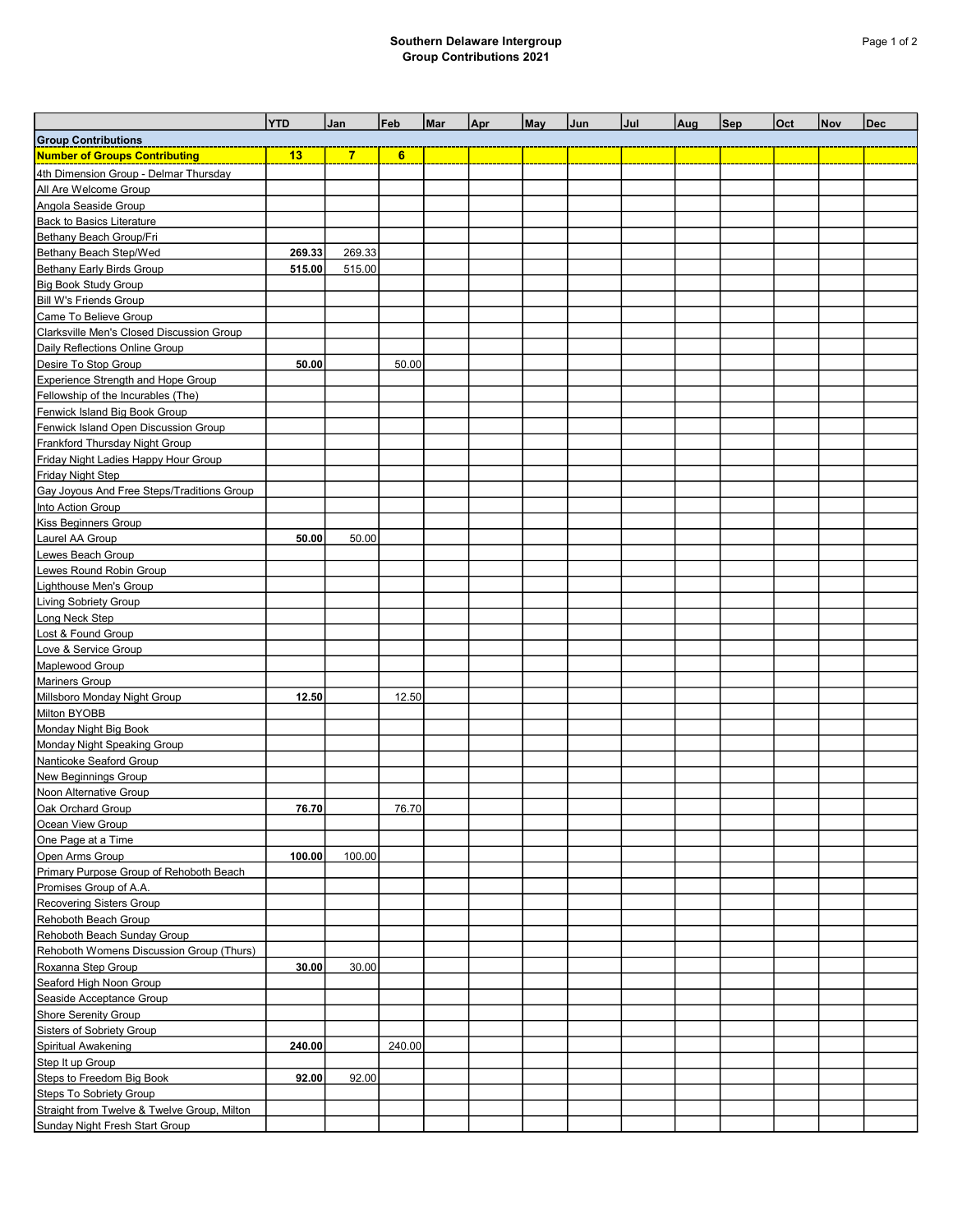## Southern Delaware Intergroup Group Contributions 2021

|                                                         | <b>YTD</b>                        | lJan  | <b>Feb</b> | Mar l | Apr | May | Jun | Jul | Aug | <b>Sep</b> | Oct | <b>Nov</b> | <b>Dec</b> |
|---------------------------------------------------------|-----------------------------------|-------|------------|-------|-----|-----|-----|-----|-----|------------|-----|------------|------------|
| Sunlight Of The Spirit Group                            | 110.00                            |       | 110.00     |       |     |     |     |     |     |            |     |            |            |
| Surrender To Win Group                                  |                                   |       |            |       |     |     |     |     |     |            |     |            |            |
| Terra Firma Big Book                                    |                                   |       |            |       |     |     |     |     |     |            |     |            |            |
| Thursday 11th Step Group                                |                                   |       |            |       |     |     |     |     |     |            |     |            |            |
| Tues/Thursday On 54 Group                               |                                   |       |            |       |     |     |     |     |     |            |     |            |            |
| Tuesday Morning Women's Group                           |                                   |       |            |       |     |     |     |     |     |            |     |            |            |
| <b>Uncut Group</b>                                      |                                   |       |            |       |     |     |     |     |     |            |     |            |            |
| Wake Up Call Group                                      | 186.62                            |       | 186.62     |       |     |     |     |     |     |            |     |            |            |
| We Are Not Saints                                       |                                   |       |            |       |     |     |     |     |     |            |     |            |            |
| <b>WE Group</b>                                         |                                   |       |            |       |     |     |     |     |     |            |     |            |            |
| <b>Williamsville Group</b>                              |                                   |       |            |       |     |     |     |     |     |            |     |            |            |
| Women's 3-7-11 Group                                    |                                   |       |            |       |     |     |     |     |     |            |     |            |            |
| Women's 6th & 7th Step Group                            | 60.00                             | 60.00 |            |       |     |     |     |     |     |            |     |            |            |
| Women's Big Book Study Group                            |                                   |       |            |       |     |     |     |     |     |            |     |            |            |
| Young People's Alternative Group                        |                                   |       |            |       |     |     |     |     |     |            |     |            |            |
| Group Contribution Total \$1,792.15 \$1,116.33 \$675.82 |                                   |       |            |       |     |     |     |     |     |            |     |            |            |
| <b>Non Registered Meetings</b>                          |                                   |       |            |       |     |     |     |     |     |            |     |            |            |
| As Bill Sees It Lewes                                   |                                   |       |            |       |     |     |     |     |     |            |     |            |            |
| Longneck Faith and Hope                                 |                                   |       |            |       |     |     |     |     |     |            |     |            |            |
| Midway Closed Discussion                                |                                   |       |            |       |     |     |     |     |     |            |     |            |            |
| Milford Back to Basics                                  |                                   |       |            |       |     |     |     |     |     |            |     |            |            |
| <b>Real Alcoholics</b>                                  |                                   |       |            |       |     |     |     |     |     |            |     |            |            |
| <b>Serenity CoolSpring</b>                              |                                   |       |            |       |     |     |     |     |     |            |     |            |            |
| We Are Not Saints/Thursday                              |                                   |       |            |       |     |     |     |     |     |            |     |            |            |
| Wednesday Beginners Online                              |                                   |       |            |       |     |     |     |     |     |            |     |            |            |
| <b>Wednesday Night Discussion</b>                       |                                   |       |            |       |     |     |     |     |     |            |     |            |            |
| <b>Total</b>                                            |                                   |       |            |       |     |     |     |     |     |            |     |            |            |
| <b>Other Contributions</b>                              |                                   |       |            |       |     |     |     |     |     |            |     |            |            |
| Individual Anonymous Contributions                      |                                   |       |            |       |     |     |     |     |     |            |     |            |            |
| <b>Other Contributions</b>                              |                                   |       |            |       |     |     |     |     |     |            |     |            |            |
| <b>Other Contributions</b>                              |                                   |       |            |       |     |     |     |     |     |            |     |            |            |
| <b>Total Contributions</b>                              | $$1,792.15$ $$1,116.33$ $$675.82$ |       |            |       |     |     |     |     |     |            |     |            |            |
|                                                         |                                   |       |            |       |     |     |     |     |     |            |     |            |            |
|                                                         |                                   |       |            |       |     |     |     |     |     |            |     |            |            |